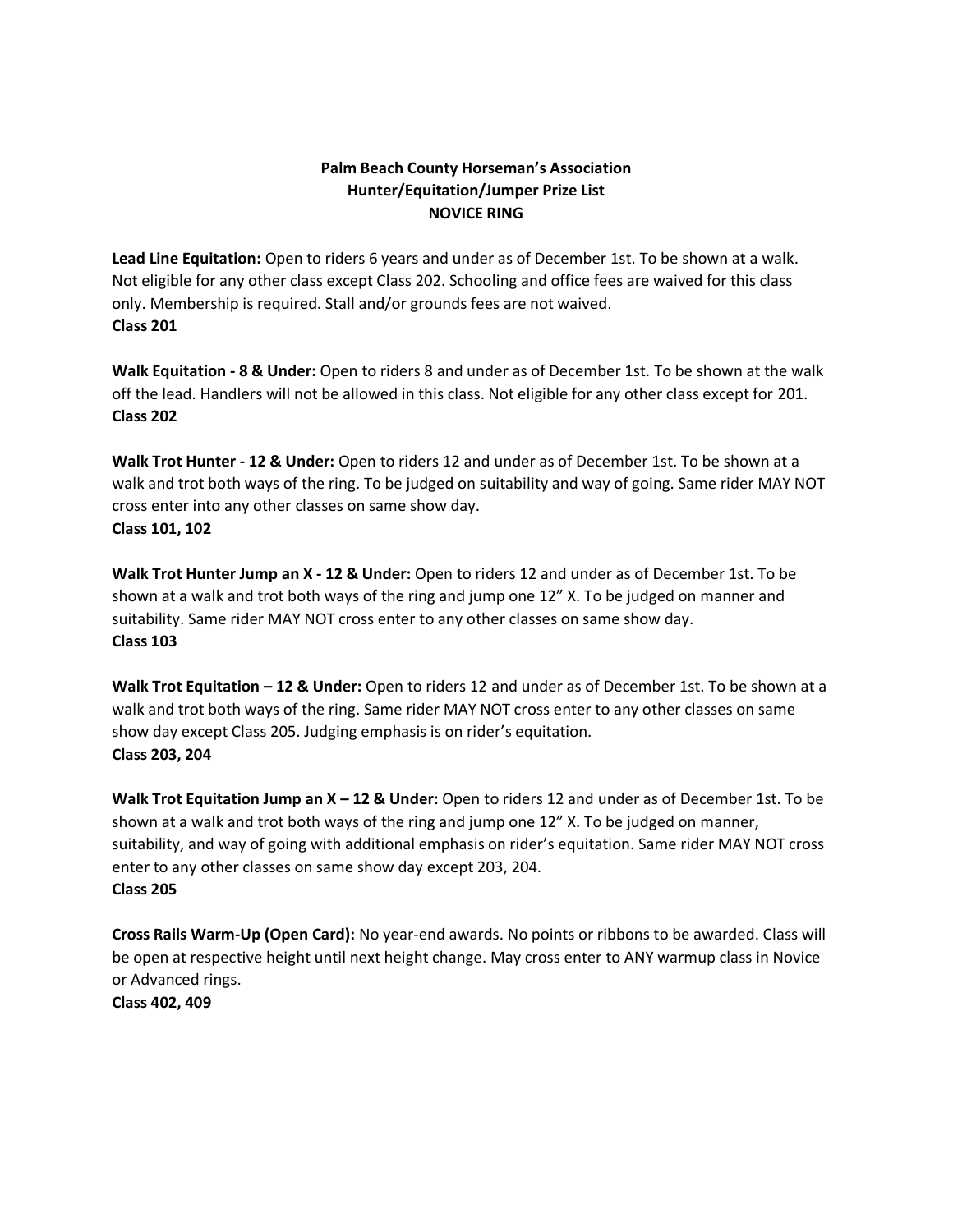**Cross Rails Hunter Trot:** Open to junior riders who have not reached their 18th birthday as of December 1st. To jump a simple course of 8 cross rails. Rider must trot to first jump of each line but may trot or canter out. To be judged on manner, suitability, and way of going. Same horse/rider MAY NOT cross enter to any other classes on the same show day. U/S class will be walk-trot only. **Class 104, 105, 106**

**Cross Rails Equitation Trot:** Open to junior riders who have not reached their 18th birthday as of December 1st. To jump a simple course of 8 cross rails. Rider must trot to first jump of each line but may trot or canter out. To be judged on manner, suitability, and way of going with additional emphasis on rider's equitation. Same rider MAY NOT cross enter to any other classes on the same show day. Flat class will be walk-trot only.

#### **Class 206, 207, 208**

**Cross Rails Hunter Canter:** Open to junior riders who have not reached their 18th birthday as of December 1st. To jump a simple course of 8 cross rails. To be judged on manner, suitability, and way of going. Simple lead changes not penalized at judge's discretion. Same horse/rider MAY NOT cross enter to any other classes on the same show day. U/S class will be walk-trot-canter. **Class 107, 108, 109**

**Cross Rails Equitation Canter:** Open to junior riders who have not reached their 18th birthday as of December 1st. To jump a simple course of 8 cross rails. To be judged on manner, suitability, and way of going with additional emphasis on rider's equitation. Simple lead changes not penalized at judge's discretion. Same rider MAY NOT cross enter to any other classes on the same show day. Flat class will be walk-trot-canter.

## **Class 209, 210, 211**

**Cross Rails Adult Hunter:** Open to riders 18 and over. To jump a simple course of 8 cross rails. To be judged on manner, suitability, and way of going. Simple lead changes not penalized at judge's discretion. Same horse/rider MAY NOT cross enter to any other classes on the same show day. U/S class will be walk-trot only. **Class 110, 111, 112**

**Cross Rails Adult Equitation:** Open to riders 18 and over. To jump a simple course of 8 cross rails. To be judged on manner, suitability, and way of going. Simple lead changes not penalized at judge's discretion. Same horse/rider MAY NOT cross enter to any other classes on the same show day. Flat class will be walk-trot only.

**Class 212, 213, 214**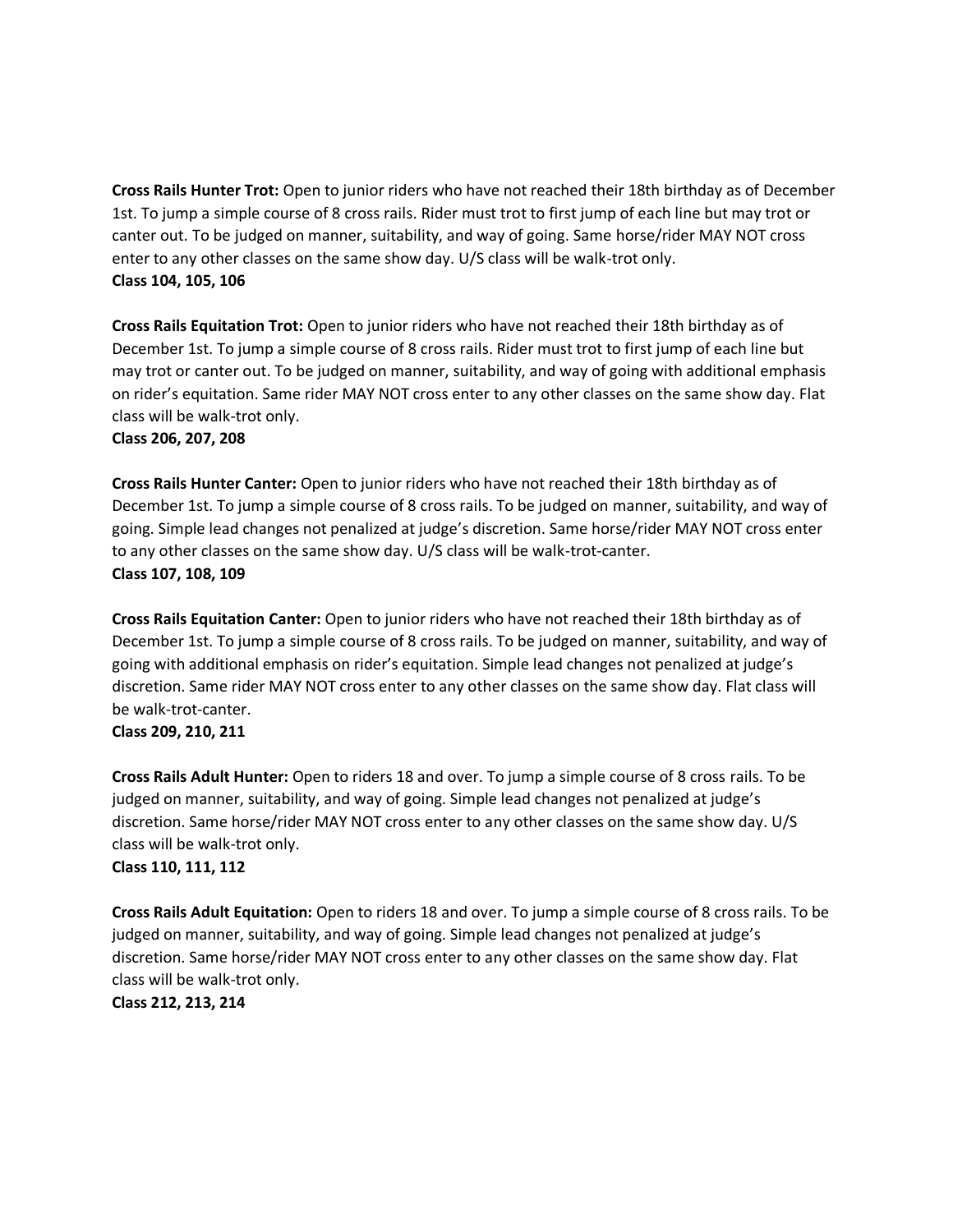**Warmup 18" (Open Card):** No year-end awards. No points or ribbons to be awarded. Class will be open at respective height until next height change. May cross enter to ANY warmup class in Novice or Advanced rings.

**Class 402, 410**

**Short Stirrup Hunter 14 & Under:** Riders in this class may not have reached their 14th birthday as of December 1st. To jump a simple course at 18". To be judged on manners, suitability, and way of going. Simple lead changes not penalized at judge's discretion. Same horse/rider MAY NOT cross enter to any other O/F on same show day. **Class 113, 114, 115**

**Short Stirrup Equitation 14 & Under:** Same specifications as Short Stirrup Hunter except rider's equitation to be emphasized. Same rider MAY NOT cross enter to any other O/F on same show day, except the Lyn Walton Medal.

```
Class 215, 216, 217
```
**Rusty Stirrup Hunter 15 & Over:** Riders in this class must have reached their 15th birthday as of December 1st. To jump a simple course of 18". To be judged on manners, suitability, and way of going. Simple lead changes not penalized at judge's discretion. Same horse/rider MAY NOT cross enter to any other O/F on same show day except the Lyn Walton Memorial.

**Classes 116, 117, 118**

**Rusty Stirrup Equitation 15 & Over:** Same specifications as Rusty Stirrup Hunter except rider's equitation to be emphasized. Same rider MAY NOT cross enter to any other O/F on same show day except the Lyn Walton Medal. **Classes 218, 219, 220**

**Lyn Walton Memorial Medal:** Same specifications as Short Stirrup Equitation and Rusty Stirrups Equitation. Top 4 riders may test at judge's discretion (USEF tests 1-9 only) **Class 301**

**Warm Up – 2' (Open Card):** No year-end awards. No points or ribbons to be awarded. Class will be open at respective height until next height change. May cross enter to ANY warmup class in Novice or Advanced rings.

**Class 403, 411**

**Child/Adult Hunter 2':** Open to all riders and all horses/ponies. To jump a course at the designated height. Manner and suitability to be emphasized. Same horse/rider combination MAY NOT cross enter to any other O/F class exceeding the height designated on the same show day. Simple changes not penalized at judge's discretion.

**Classes 119, 120, 121**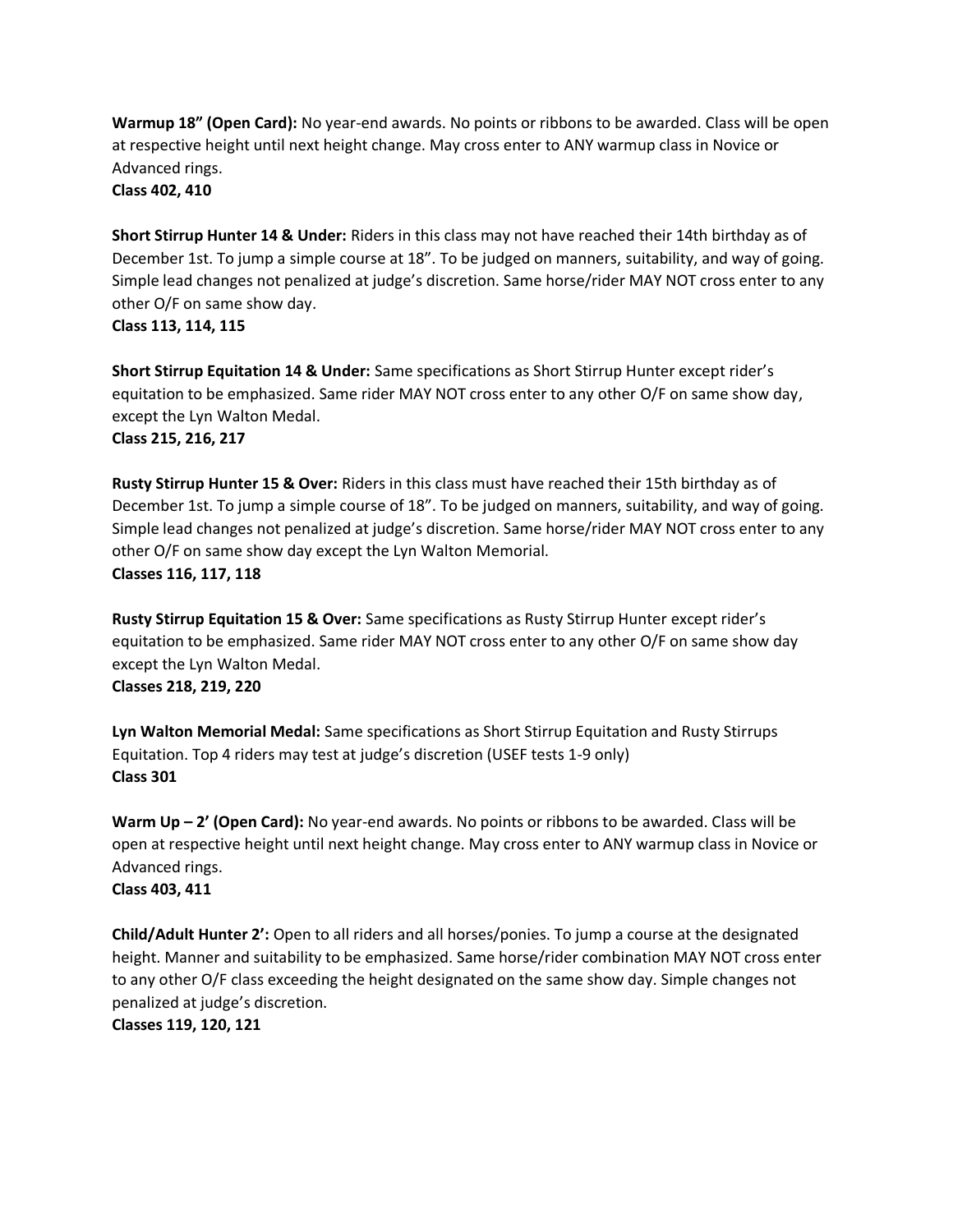**Child/Adult Equitation 2':** Same specifications as Child/Adult Hunter with additional emphasis on rider's equitation. Same rider MAY NOT cross enter to any other O/F classes exceeding the height designated on same show day. Simple changes not penalized at judge's discretion. **Classes 221, 222, 223**

**Child/Adult Medal:** Same specifications as Child/Adult Equitation. Top 4 riders may test at judge's discretion. Simple changes not penalized at judge's discretion. **Class 302**

**Children's Pony Hunter:** 2' Open to junior riders who have not reached their 18th birthday as of December 1st. Manners and suitability to be emphasized. To jump a course at the designated height. Simple changes not penalized at judge's discretion Same horse/rider combination MAY NOT cross enter to any other O/F classes exceeding the height designated on same show day. **Classes 122, 123, 124**

**Children's Pony Equitation**: Same specifications as Children's Pony Hunter with additional emphasis on rider's equitation. **Classes 224, 225, 226**

**Children's Pony Medal**: Same specifications as Children's Pony Equitation. Top 4 riders may test at judge's discretion. Simple changes not penalized at judge's discretion. **Class 303**

# **Palm Beach County Horseman's Association Hunter/Equitation/Jumper Prize List ADVANCED RING**

**Warm Up – 2'3" (Open Card):** No year-end awards. No points or ribbons to be awarded. Class will be open at respective height until next height change. May cross enter to ANY warmup class in Novice or Advanced rings. **Class 405, 413**

**Modified Child/Adult Hunter 2'3":** Open to junior and adult amateur riders only. To jump a course at 2'3". Same horse/rider combination MAY NOT cross enter to O/F classes exceeding 2'3" on same show day. Manners and suitability to be emphasized. **Classes 125, 126, 127**

**Modified Child/Adult Equitation 2'3":** Open to junior and adult amateur riders only. Same specifications as Child/Adult Hunter 2'3" with additional emphasis on rider's equitation. **Classes 227, 228, 229**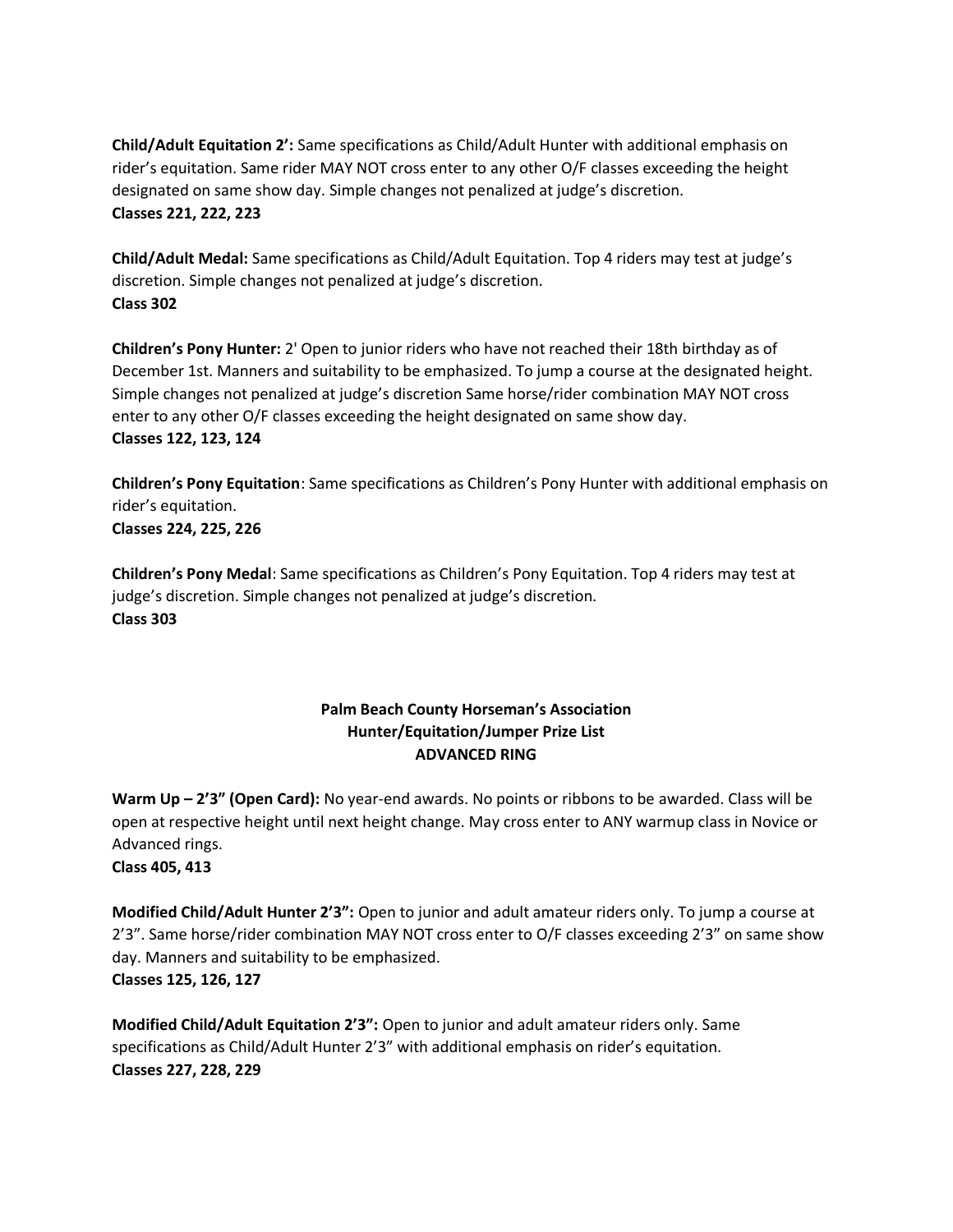**Modified Child/Adult Medal**: Open to junior and adult amateur riders only. To jump an equitation course at 2'3" Top 4 riders may be tested. Same horse/rider combination MAY NOT cross enter to O/F classes exceeding 2'3" on same show day.

### **Class 304**

**Pony Hunter – 2'3":** Open to junior riders who have not reached their 18th birthday as of December 1st. Same horse/rider combination MAY NOT enter to O/F classes exceeding the height on same show day. To be judged on manners and suitability. **Classes 128, 129, 130, 131**

**Pony Equitation – 2'3":** Open to junior riders who have not reached their 18th birthday as of December 1st. Same specifications as Pony Hunter 2'3" with additional emphasis on rider's equitation.

**Classes 230, 231, 232**

**Warm Up – 2'6" (Open Card):** No year-end awards. No points or ribbons to be awarded. Class will be open at respective height (2'3" on the verticals and 2'6" on the oxers) until next height change. May cross enter to ANY warmup class in Novice or Advanced rings. **Class 407, 415**

**Low Hunter 2'6":** Open to all riders. Same horse/rider combination MAY NOT enter to O/F classes exceeding the height designated on same show day. To be judged on manners and suitability. **Classes 132, 133, 134, 239, 240**

**Low Adult Am. Hunter 2'6":** Open to riders 18 and older only as of December 1st. Same horse/rider combination MAY NOT enter O/F classes exceeding the height designated on same show day. To be judged on manners and suitability.

**Classes 135, 136, 137, 138**

**Low Adult Am. Equitation Hunter 2'6":** Open to riders 18 and older only as of December 1st. Same specifications as Low Adult Am. Hunter with emphasis on rider's equitation. **Classes 233, 234, 235**

**Low Adult 2'6" Medal:** Open to rider 18 years and older as of December 1st. To jump a course of not less than 8 obstacles at 2'6". Top 4 riders may test. USEF Tests 1-19. Same horse/rider combinations MAY NOT cross enter to any O/F exceeding 2'6" on same show day. **Class 306**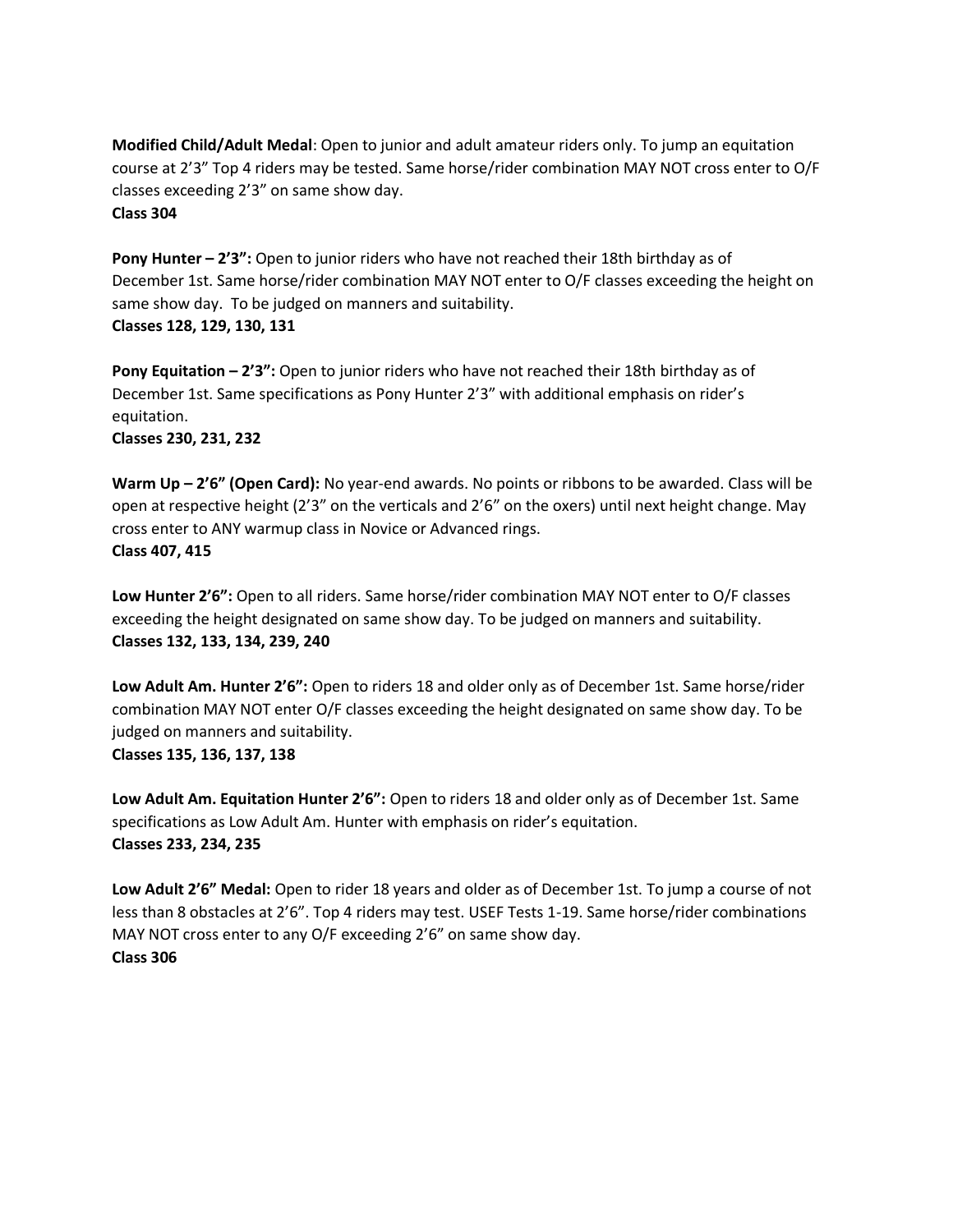**Low Children's Hunter 2'6 – Margaux Grossman Memorial**: Open to junior riders who have not reached their 18th birthday as of December 1st. Same horse/rider combination MAY NOT cross enter to any O/F exceeding the height designated on same show day. Manners and suitability to be emphasized.

**Classes 139, 140, 141, 142**

### **Low Children's Equitation 2'6":** Open to junior riders who have not

reached their 18th birthday as of December 1st. Same horse/rider combination MAY NOT cross enter to any O/F exceeding the height designated on same show day. Manners and suitability to be emphasized with emphasis on rider's equitation.

**Classes 236, 237, 238**

**Dee Parker Memoriam Medal:** Open to junior riders under 18 as of December 1st including Pony Equitation Riders in the advanced ring. To jump a course of not less than eight obstacles at 2'6. Top 4 riders may test. USEF Tests 1-19. Same horse/rider combinations MAY NOT cross enter to any O/F exceeding 2'6" on same show day.

### **Class 305**

**Warm Up – 3' (Open Card):** No year-end awards. No points or ribbons to be awarded. Class will be open at respective height until next height change. May cross enter to ANY warmup class in Novice or Advanced rings.

**Class 408, 416**

**Open Hunter 3':** Open to all riders. Manners and suitability emphasized. **Class 143, 144, 145, 244, 245**

**Child Adult Amateur Hunter 3':** Open to junior and adult amateur riders only. To jump a course at 3'. Same horse/rider combination MAY NOT cross enter to O/F classes exceeding 3' on same show day. Manners and suitability to be emphasized. **Class 146, 147, 148, 149**

**Child Adult Amateur Equitation 3':** Same specifications as Child Adult Amateur Hunter with additional emphasis on rider's equitation. **Class 241, 242, 243**

**Child/Adult Medal 3':** Open to junior and adult amateur riders. To jump a course at the designated height. Top 4 riders may test. USEF Tests 1-19. **Class 307**